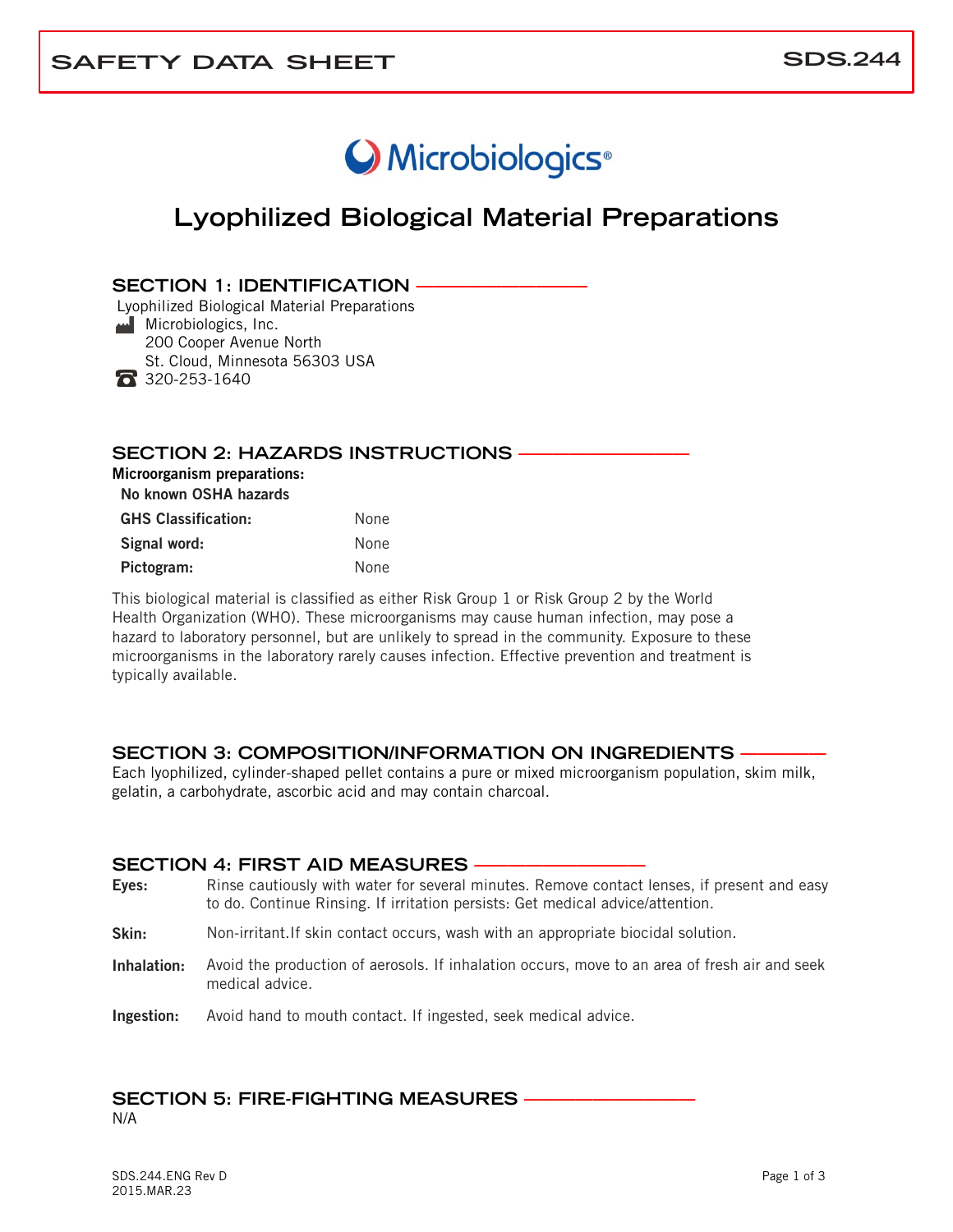## **SAFETY DATA SHEET** SDS.244

#### **SECTION 6: ACCIDENTAL RELEASE MEASURES**

In case of accidental spillage, please see LIT.115, Biohazard Cleanup on our website at [www.microbiologics.com](http://www.microbiologics.com/)  $\rightarrow$  Support Center  $\rightarrow$  Document Library  $\rightarrow$  Supplemental Information

#### **SECTION 7: HANDLING AND STORAGE –**

The Ivophilized biological material preparation must be stored at  $2^{\circ}$ C-8 $^{\circ}$ C in the original sealed container. The lyophilized preparations contain viable microorganisms that may, under certain circumstances, produce disease, or may contain inactivated biological material.

Proper techniques must be employed to avoid exposure and contact with microorganism growth, and rehydrated pellet suspensions. The microbiology laboratory must be equipped, and have the facilities to receive, process, maintain, store and dispose of biohazard material. The microbiology laboratory personnel using these devices must be trained, experienced, and demonstrate proficiency in processing, maintaining, storing and disposing of biohazard material.

#### **SECTION 8: EXPOSURE CONTROLS/PERSONAL PROTECTIVE EQUIPMENT -**

Good laboratory practices must be observed and followed at all times. The use of a biological safety cabinet, the prevention of aerosols and the use of gloves, moisture impervious aprons, and other protective clothing must be dictated by the standard operational procedures of each individual laboratory.

#### **SECTION 9: PHYSICAL AND CHEMICAL PROPERTIES ——————————**

Inert, odorless, dry material.

#### **SECTION 10: STABILITY AND REACTIVITY –**

When stored as directed, the lyophilized biological material preparations are stable until the last day of the stated month of the expiration date. The length of storage does not affect the risk of infection.

#### **SECTION 11: TOXICOLOGICAL INFORMATION -**

N/A

#### **SECTION 12: ECOLOGICAL INFORMATION -**

N/A

#### **SECTION 13: DISPOSAL CONSIDERATIONS**

The lyophilized materials, rehydrated pellet suspensions, and subsequent growth of these microorganisms on culture media, are considered to be biohazard material. Agencies and statutes regulate the disposal of all biohazard materials. Each laboratory must be aware of, and comply with, the proper disposal of biohazard materials.